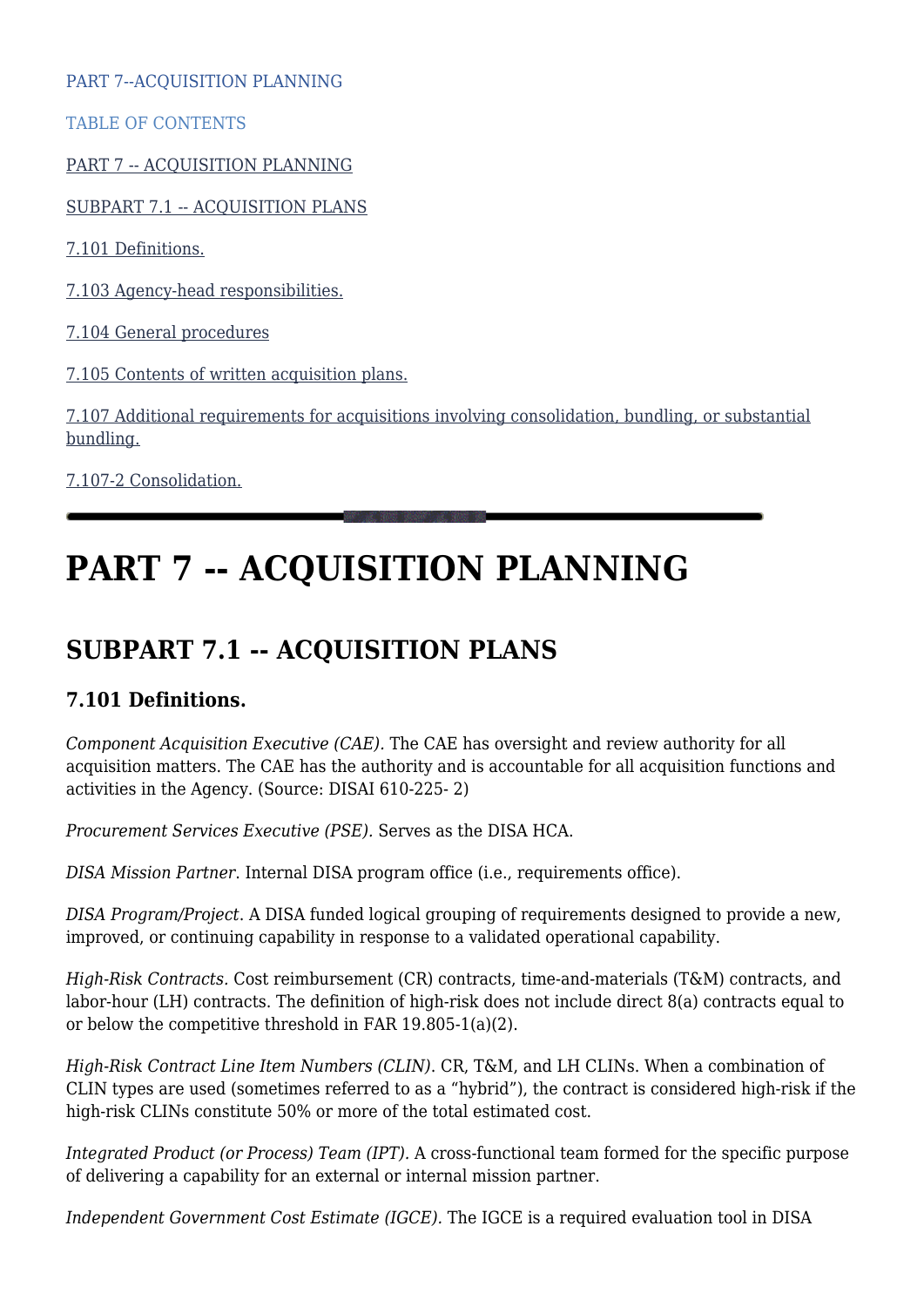source selections. As such its integrity is critical, and the PMO shall be responsible for ensuring that appropriate technical and cost and price analysts are involved in its development.

*Non-DISA Mission Partner.* An external program office (i.e., requirements office), such as other DoD Components and Federal Agencies.

*Program Executive Officer (PEO).* Appointed by the CAE to manage portfolios of programs, projects, initiatives, and services. (Source: DISAI 610-225-2)

*Program Manager (PM) or Program Management Office (PMO).* The designated person (i.e., requirements official) or office responsible for the planning function of all phases of the acquisition cycle, and develops and maintains written plans, as required by statute, policy or regulation.

*Decision Authority (DA).* Official designated by the CAE to manage portfolios of programs, projects, and services. The senior official responsible for ensuring that a proposed services acquisition is consistent with DoD's policies, procedures, and best practices guidelines for the acquisition of services. The DA is responsible to identify, assess, validate, and approve services acquisition requirements within delegated thresholds. The approval of a requirement allows prioritization of mission requirements to best support mission needs within available funding limits.

### **7.103 Agency-head responsibilities.**

(S-90) A written plan (combined AS/AP, standard, or streamlined) shall also be prepared for high risk contracts/CLINs as defined in subpart 7.101 (See Table 7-1 for thresholds and approval authority).

#### **Table 7-1 Acquisition Plan Thresholds and Approvals**

| <b>Contract Type</b>                          | <b>Dollar</b><br><b>Threshold</b> | <b>Acquisition Plan</b><br><b>Type</b>   | <b>Approver</b> |
|-----------------------------------------------|-----------------------------------|------------------------------------------|-----------------|
| CR/High Risk<br>(Order/Contract/IDIQ/BPA)     | $<$ \$50M                         | Streamlined                              | CoCO            |
| All Orders/Contracts/IDIQs/BPAs<br>for any FY | $\geq$ \$25M                      | Streamlined                              | CoCO            |
| All Orders (all years)                        | $\geq$ \$50M to<br>\$100M         | Streamlined                              | CoCO            |
| Contract/IDIQ/BPA (all years)                 | $\geq$ \$50M to<br>\$100M         | Standard or<br>Combined (See<br>$(S-91)$ | CoCO            |
| Contract/IDIQ/BPA (all years)                 | $>$ \$100M                        | Standard or<br>Combined (See<br>$(S-91)$ | <b>SPE</b>      |
| All Orders (all years)                        | > \$100M                          | Streamlined                              | <b>SPE</b>      |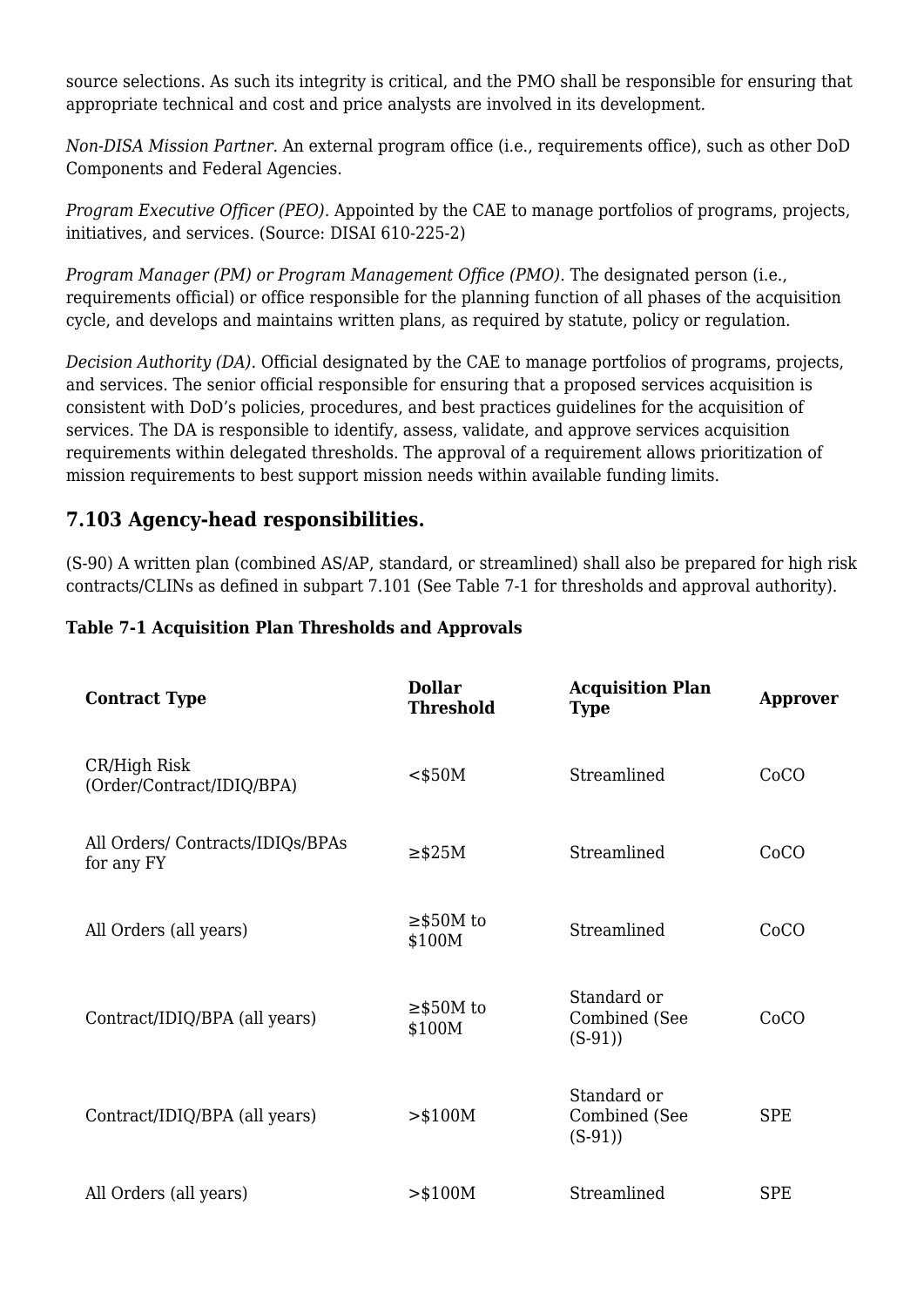(S-91) *Exceptions.*

- 1. A written acquisition plan is not required when/for --
- 2. Orders are placed against a single award ID/IQ or a single award BPA.
- 3. Directed 8(a) Procurements.
- 4. Bridge contract actions.
- 5. Waived by the HCA (e.g., contingency; urgent requirements (for example, defend against a cyber-attack)). A justification will be placed in the contract file prior to awards or as practical after award.
- 6. When an acquisition strategy is required, the use of a combined AS/AP is prohibited when
	- 1. The mission partner is Non-DISA;
	- 2. An acquisition strategy covers multiple requirements.
	- 3. The Acquisition will be signed by an official outside of DISA.

(S-92) *Limitation on single award contracts*.

The Determination and Findings (D&F) (required by FAR  $16.504(c)(1)(ii)(D)$ ) shall be routed with the AP.

# **7.104 General procedures**

(S-90) All Acquisition Plan templates, procedures, and supporting documentation templates are located in [DARS PGI](https://disa.deps.mil/org/PL2/Pages/DITCORefs.aspx) 7.104(S-90). The templates are consistent with FAR 7.103 and DFARS 207.103 guidelines.

(S-91) The PMO shall provide a draft statement of objectives/performance work statement/statement of work, an IGCE or cost estimate, and the Market Research Report with a combined AS/AP or standard AP. The DISA IGCE Handbook can be found at

*[https://www.ditco.disa.mil/hq/deskbooks/DISA IGCE Deskbook.doc](https://www.ditco.disa.mil/hq/deskbooks/DISA%20IGCE%20Deskbook.doc)*[.](https://www.ditco.disa.mil/hq/deskbooks/DISA%20IGCE%20Deskbook.doc) The Market Research Report template can be found at [DARS PGI](https://disa.deps.mil/org/PL2/Pages/DITCORefs.aspx) 10.002(S-92).

(S-92) *AP revisions*. Follow guidance at [DARS PGI](https://disa.deps.mil/org/PL2/Pages/DITCORefs.aspx) 7.104(S-93) for pre-award or post-award AP revisions (limited to substantive changes).

(S-93) *AP files*.

- 1. The PMO shall maintain a copy with signatures of the combined AS/AP, standard AP, or streamlined AP, and any subsequent revisions.
- 2. The contracting officer shall ensure the original approved combined AS/AP, standard AP, or streamlined AP, and any subsequent revisions, are incorporated in the official contract file.

# **7.105 Contents of written acquisition plans.**

(b)(5) *Acquisition considerations.* The AP should address the minimum guarantee (dollars to be obligated at contract award for the base period) and the maximum dollar amount to be ordered. (See FAR 16.504(a)(2) and DARS 16.504(S-90)).

# **7.107 Additional requirements for acquisitions involving consolidation, bundling, or substantial bundling.**